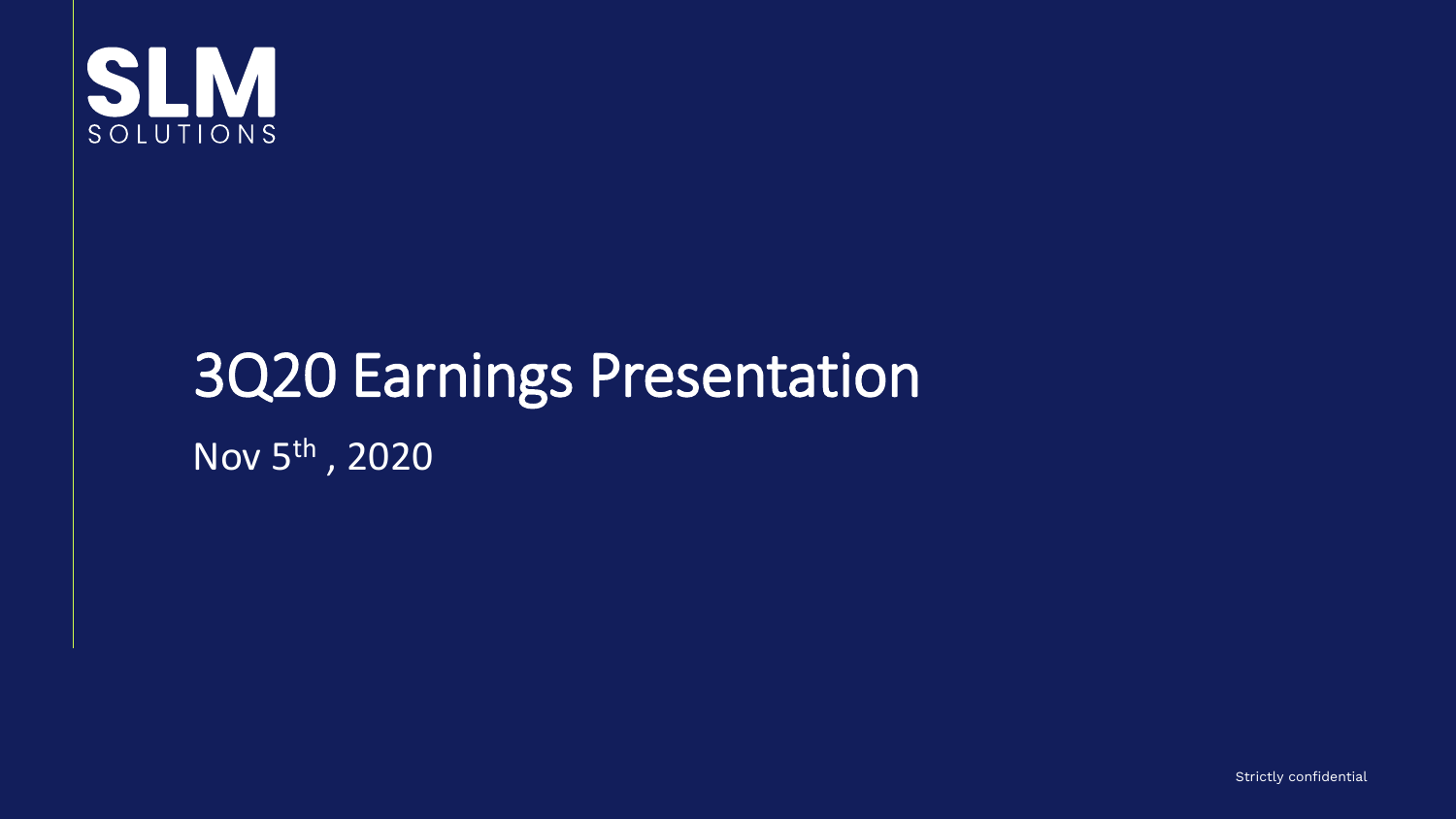

## **Disclaimer**

This Presentation has been produced by SLM Solutions Group AG (the "Company"), has not been verified independently, and is provided for information purposes only.

This document contains certain forward-looking statements relating to the business, financial performance and results of the Company and/or the industry in which the Company operates. Forward-looking statements concern future circumstances and results and other statements that are not historical facts, sometimes identified by the words "believes", "expects", "predicts", "intends", "projects", "plans", "estimates", "aims", "foresees", "anticipates", "targets", and similar expressions. The forward-looking statements, including assumptions, opinions and views of the Company or cited from third party sources, contained in this Presentation are solely opinions and forecasts which are uncertain and subject to risks. A multitude of factors can cause actual events to differ significantly from any anticipated development. Neither the Company nor any other person guarantees that the assumptions underlying such forward-looking statements are free from errors, and neither the Company nor any other person accepts any responsibility for the future accuracy of the opinions expressed in this Presentation or the actual occurrence of the forecasted developments.

No representation or warranty (expressed or implied) is made as to, and no reliance should be placed on, any information, including projections, estimates, targets and opinions, contained herein, and no liability whatsoever is accepted as to any errors, omissions or misstatements contained herein, and, accordingly, neither the Company nor any of its affiliates nor any of their respective officers, employees or advisers accepts any liability whatsoever arising directly or indirectly from the use of this document.

By reviewing this Presentation you acknowledge that you will be solely responsible for your own assessment of the Company, the market and the market position of the Company and that you will conduct your own analysis and be solely responsible for forming your own view of the potential future performance of the Company's business.

This Presentation speaks as of November 5<sup>th</sup>, 2020. Nothing shall under any circumstances create any implication that there has been no change in the affairs of the Company since such date. The Company disclaims any obligation to update or revise any statements, in particular forward-looking statements, to reflect future events or developments.

This Presentation is not a securities prospectus and does not contain all information with regard to the Company and/or its securities that may be essential to make an investment decision with respect to the Company's securities. An investment decision must be based solely on any related securities prospectus that is made available on the Company's website in the future. Such prospectus will also include a description of the risks specific to the situation of the Company and/or the offered securities which are material for the taking of any investment decisions.

This Presentation does not constitute or form part of and should not be construed as an offer or invitation or recommendation to, purchase or sell or subscribe for, or as any solicitation of any offer to purchase or subscribe for, any securities of the Company, in any jurisdiction. Neither this Presentation, nor any part thereof or anything contained or referred to therein, should form the basis of or be relied on in connection with, or serve as an inducement in relation to, a decision to purchase or subscribe for or enter into any contract or make any other commitment whatsoever in relation to any such securities.

The securities of the Company have not been and will not be registered under the U.S. Securities Act of 1933, as amended, or the securities laws of any state in the United States of America and may not be offered or sold in the United States of America, except pursuant to an applicable exemption from registration.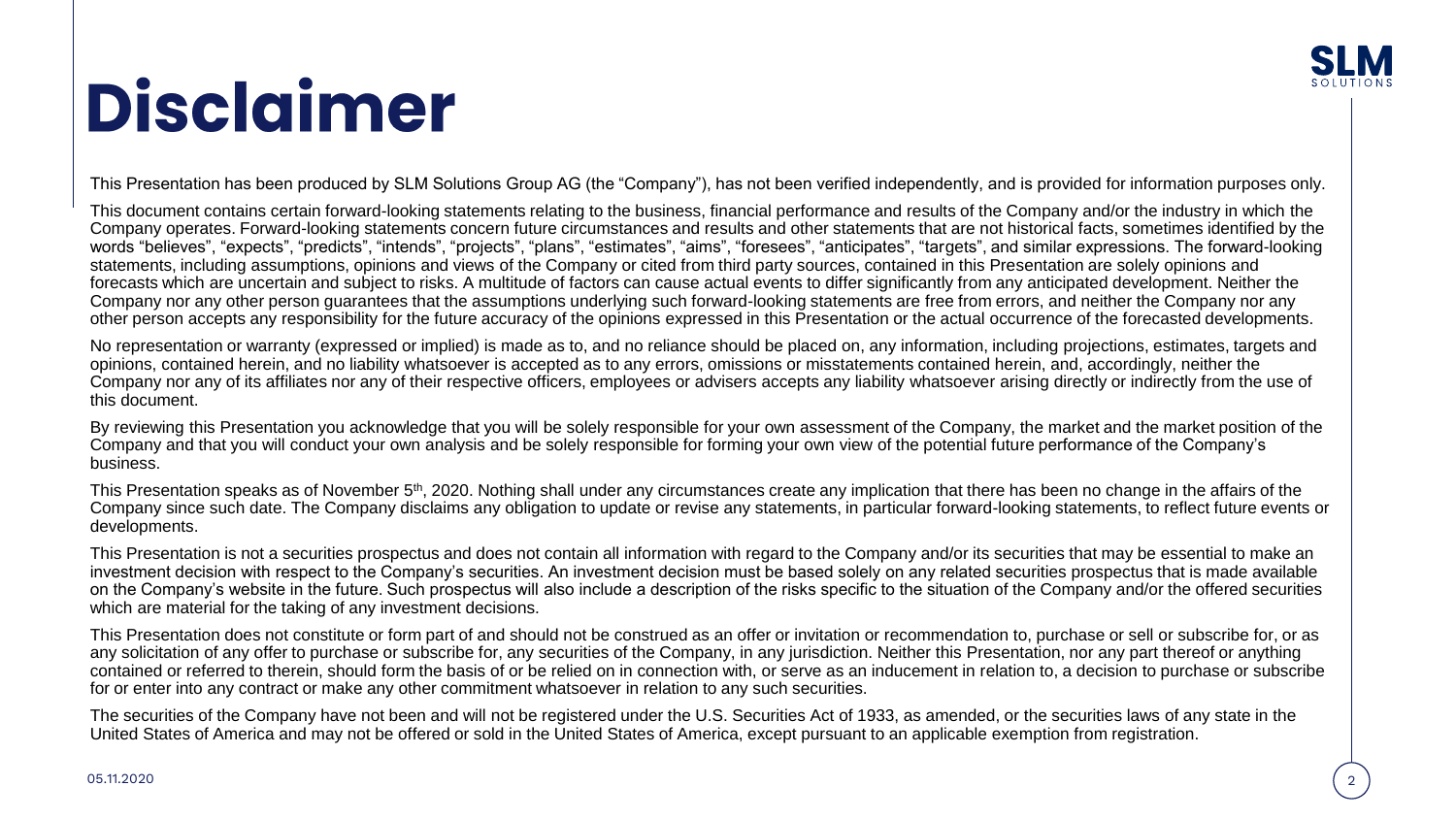

### **YTD 2020** What went well and what did not?

- Renewed strong interest in additive manufacturing
- Revenue continues to be up year over year
- **E** Improved focus on powder activities
- **· Improved orders run rate Vs. H1**
- NextGen on schedule for launch and commercialization
- Back to full work as of July and no COVID impact on the factory
- Muted capex spending in major industrial sectors resulting in orders inflow down year over year
- COVID continues to be the main concern for customers driving order slippages
- Major OEMs continue to be cautious about major capital equipment investments
- **EXECT** Low margin/rev deals due to market conditions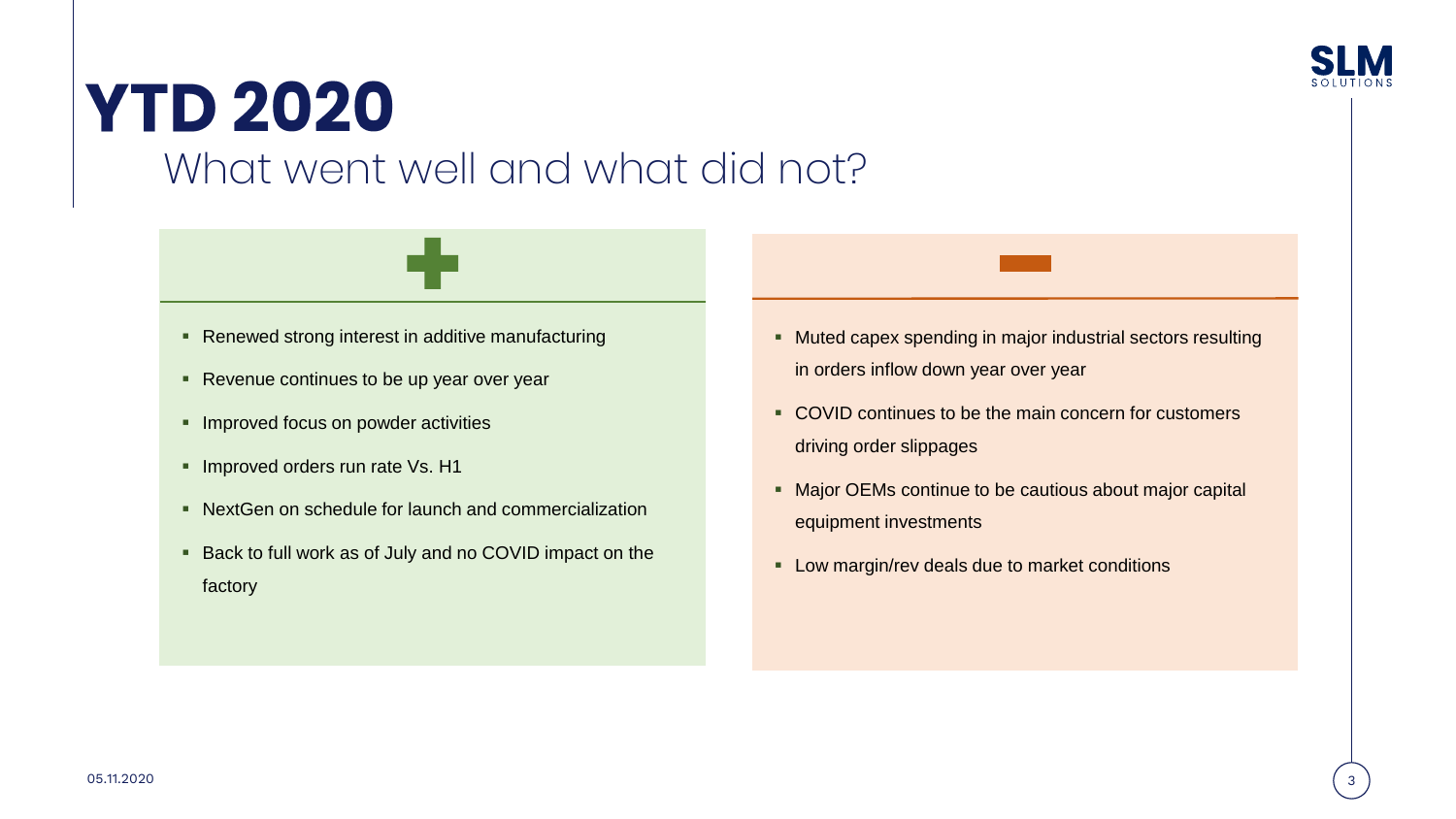

## **Additive Manufacturing Industry** Long-term fundamentals continue to improve



**Expectation:** Continued adverse impact on short-term capital investments from customers due to COVID-19 but accelerated transition to Additive Manufacturing mass production in the long-term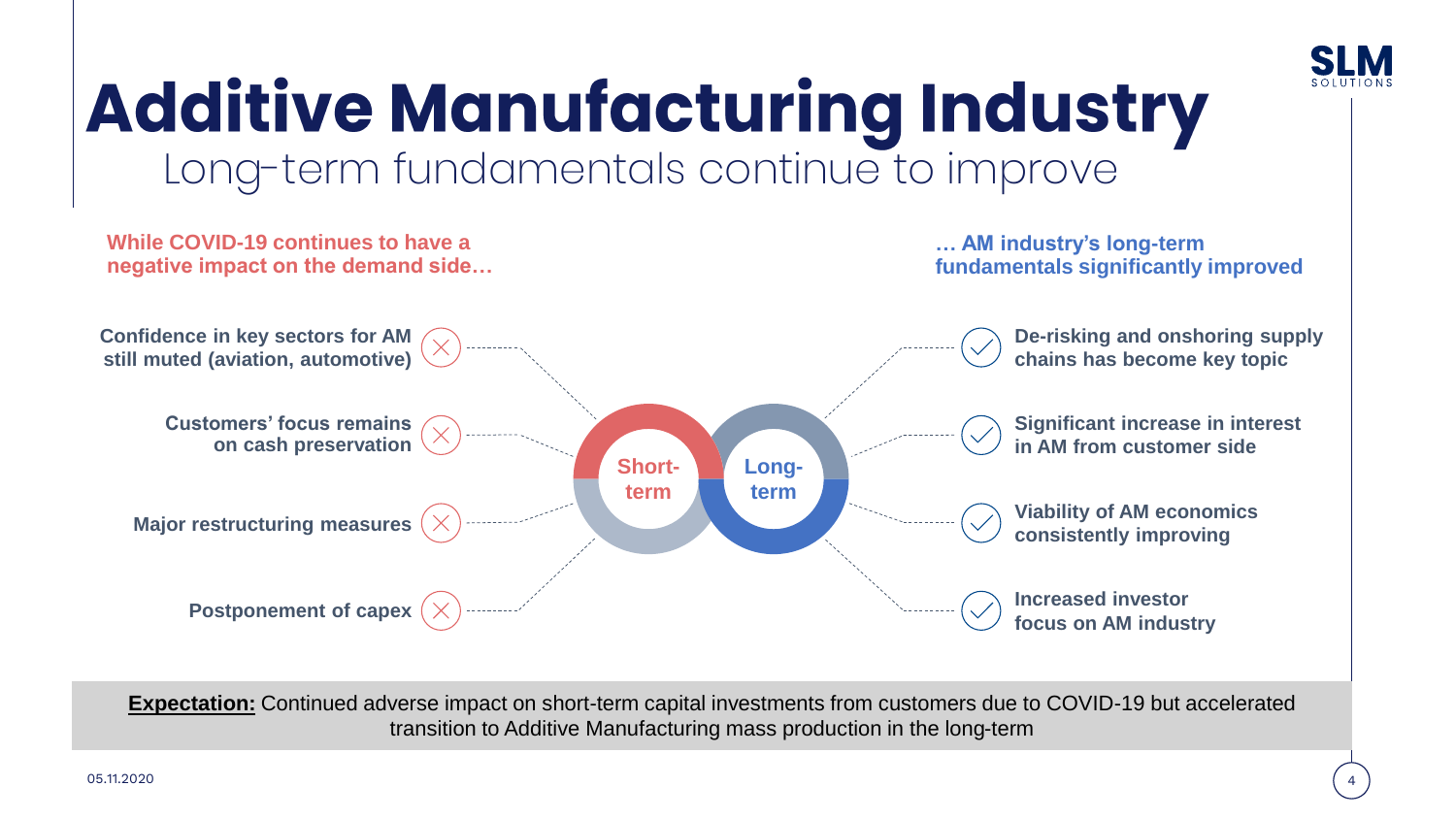

## **Financial Performance**

*Solid performance in a difficult market environment* 

#### **Financial KPIs Commentary**

| in $\epsilon$ m                                                         | <b>3Q20</b>                 | <b>VPY</b>                     | <b>YTD20</b>                 | <b>VPY</b>              |
|-------------------------------------------------------------------------|-----------------------------|--------------------------------|------------------------------|-------------------------|
| Orders<br><b>Backlog</b>                                                | 11.9<br>19.5                | (32)%<br>6%                    | 25.6                         | (33)%                   |
| Revenue<br><b>Machines</b><br><b>After Sales</b><br><b>Total Output</b> | 14.8<br>11.1<br>3.7<br>14.3 | (13)%<br>(15)%<br>(7)%<br>(9)% | 45.9<br>34.4<br>11.5<br>46.4 | 37%<br>55%<br>3%<br>36% |
| Gross Profit Margin                                                     | 43%                         | $(18)$ pt                      | 52%                          | 2pt                     |
| <b>Personnel Expenses</b><br>Other Expenses & Income                    | (9.1)<br>(3.4)              | 19%<br>(27)%                   | (26.5)<br>(10.0)             | 5%<br>12%               |
| <b>EBITDA</b><br>EBITDA%                                                | (6.2)<br>(43)%              | U<br>$(39)$ pt                 | (12.2)<br>(26)%              | (38)%<br>31pt           |
| <b>Operating Cashflow</b><br><b>Working Capital</b>                     | 1.9<br>28.7                 | F<br>(39)%                     | (2.1)                        | U                       |

- Improved order in-take in Q3 compared to first half but still significantly impacted by Covid-19 challenges, however, backlog slightly up compared to previous quarter and 3Q19
- Machine revenues impacted by low order-intake in 1H20 and delayed machines deliveries
- Ongoing lower usage rates of existing install base and price pressure in After Sales Segment impacting revenues
- Gross Profit Margin significantly impacted by €2.3M inventory writeoff/reserve
- Operating expenses positively impacted by reduction of A/R reserve, lower travel, marketing and legal expenses partially offset by negative FX impact from receivables revaluation (€0.5M) driven by overall EUR strength
- Positive operating cashflow mainly driven by A/R & inventory reduction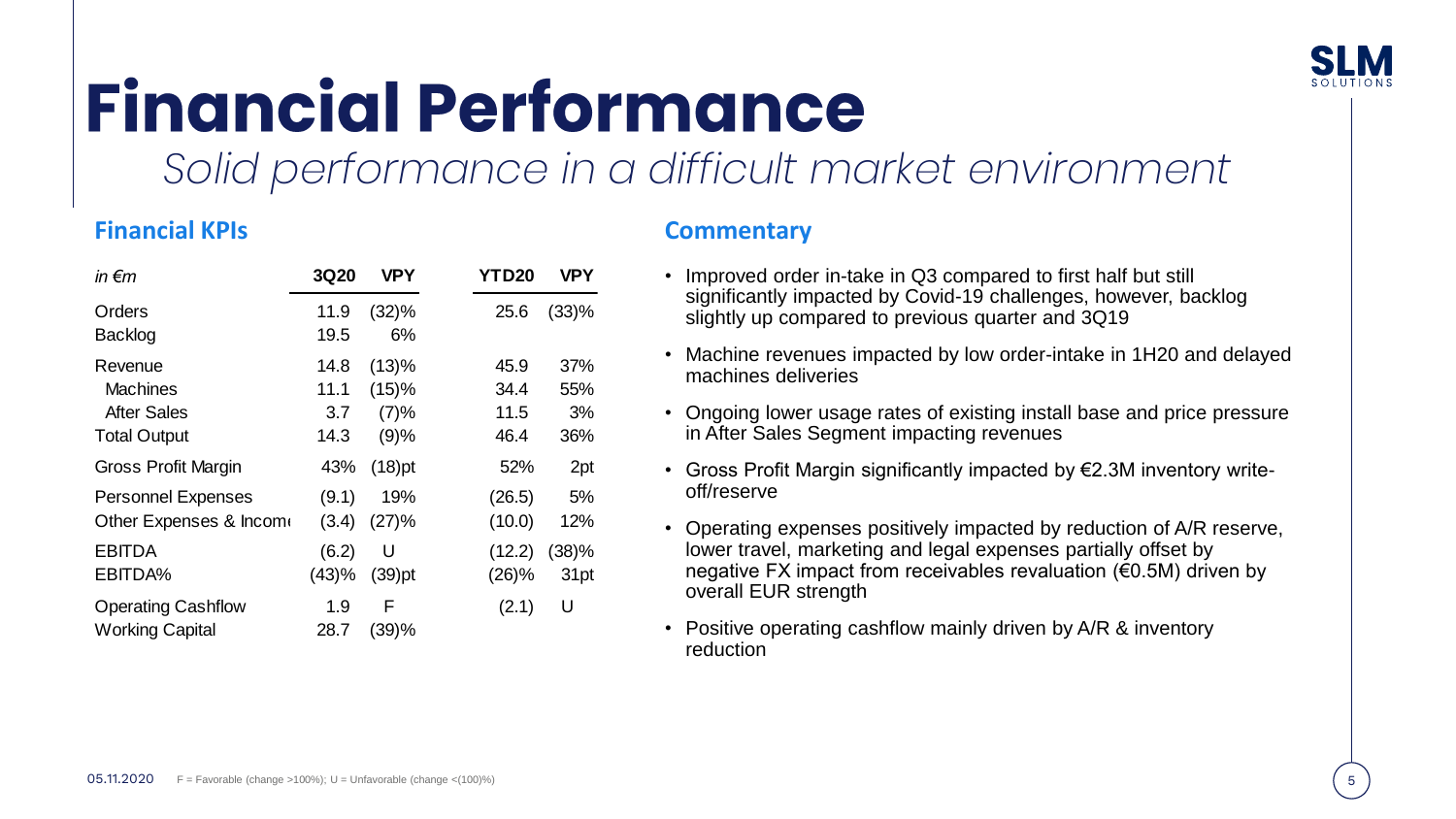

# *Positive momentum sustained*

### **Working Capital Development**



#### *Ongoing operational improvements well reflected in working capital intensity*

#### **Commentary**

**Accounts Receivables** 

- Balance €3M  $\downarrow$  driven by continuous success in collection of aged receivables driven by more rigor & better customer alignment
	- Expect additional improvements albeit on smaller scale

#### **Inventory** 60%

- Finalized extensive inventory review within quarter leading to €2.3M 3Q20 P&L impact driven by various reasons
	- **EXECT:** Inventory obsolescence policy adjusted based on learnings from review -> potential risk will be faster addressed
	- Poor demand forecasting process in the past
	- Past strategy to stock significant amounts of spare parts in the US not linked to failure/usages rates

#### *No significant adjustments going forward expected*

**Accounts Payables**

■ Slight reduction of A/P balance mainly driven by more thorough inventory stocking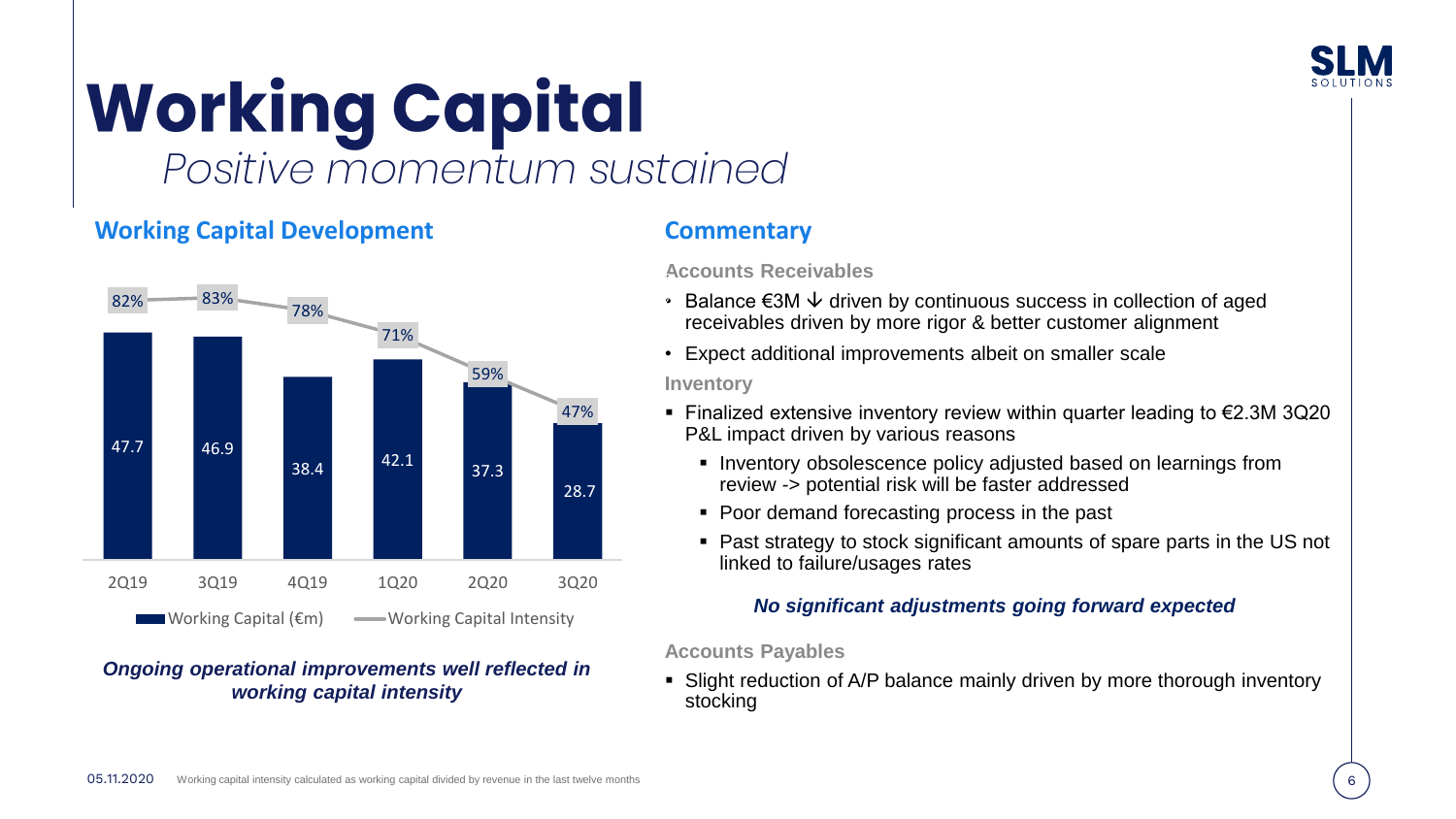

# **Summary**<br>Highlights & Guidance

**1 up**

**2**

**COVID-19 slowed our plans, but we are well positioned for growth when the market picks** 

**3**

**NextGen machine, a step changer on a different scale is here and will be launched November 10th, 2020**

**With our NextGen and the Renewed AM interest, AM adoption is expected to accelerate post COVID**

**4**

**Great progress on the organization and products' industrialization with availability >90%**

#### **Confirmation of guidance communicated on August 12th , 2020**

- Revenue increase of at least 20% compared to 2019 (Revenue 2019: €49.0m)
- EBITDA between €(13)-(18)m (EBITDA 2019: EUR (26.0)m).

Forecast based on assumption that there will be no significant deterioration of the COVID-19 situation with extensive lockdown measures in the Company's key sales markets during the remainder of 2020.